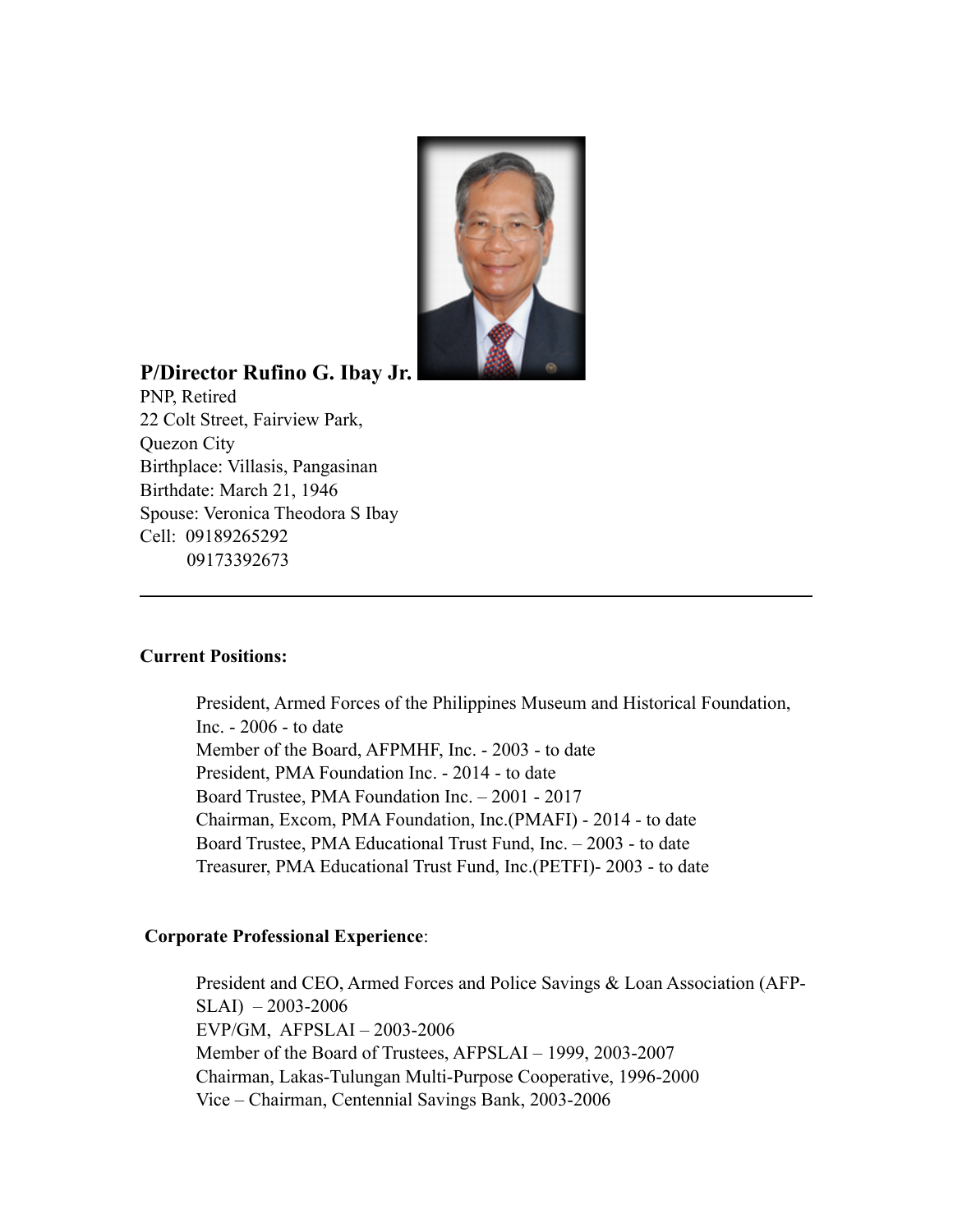Member of the Board, Centennial Savings Bank, 2001-2006 President, Confederation of Non-Stock Savings and Loan Association (CONSLA), Inc. 2003-2006

#### **PNP-Related Work History:**

 Commanding Officer, PC/INP Computer Center – 1987-1989 Provincial Commander, Aklan – 1990-91 Director, PNP Logistics Command -1991-92 Director, PNP Comptrollership Directorate 1992-93 Regional Director, Police Regional Office 2, Tuguegarao, Cagayan – 1994-96 Director, Philippine National Police Academy, Silang, Cavite, - 1996-98 Director, Research and Development Directorate -1998-2000

#### **Civilian Government Positions**:

Director, Policy Analysis & Research Office, Presidential Management Staff -1977-1979 Director, Regional Programs Monitoring Office, PMS -1978-1979 Assistant Secretary for Treasury, Ministry of Public Highways -1979-1980 Assistant Minister for Finance and Management, MPWH -1980-1986

**Occupation**: Retired PNP Police Director (Maj Gen) - Retired from PNP in 2000

#### **Education**:

 College: BS(PMA) 1967 – No.3 in a Class of 85 with Academic Star Post Graduate: MA(Economics), UP School of Economics, 1975 Thesis: Economies of Scale in Commercial Banking in the Philippines MNSA, National Defense College of the Philippines (NDCP), 1988, Thesis: A Proposed Criminal Justice Information System (Gold Medalist for Thesis)

 Ph.D., Peace & Security Administration, Bicol University, 2000 Dissertation: A Proposed Self-Reliant Research and Development Program for the Philippine National Police

## **Special PC and PNP Trainings:**

 Basic Airborne Course Special Forces Operations Course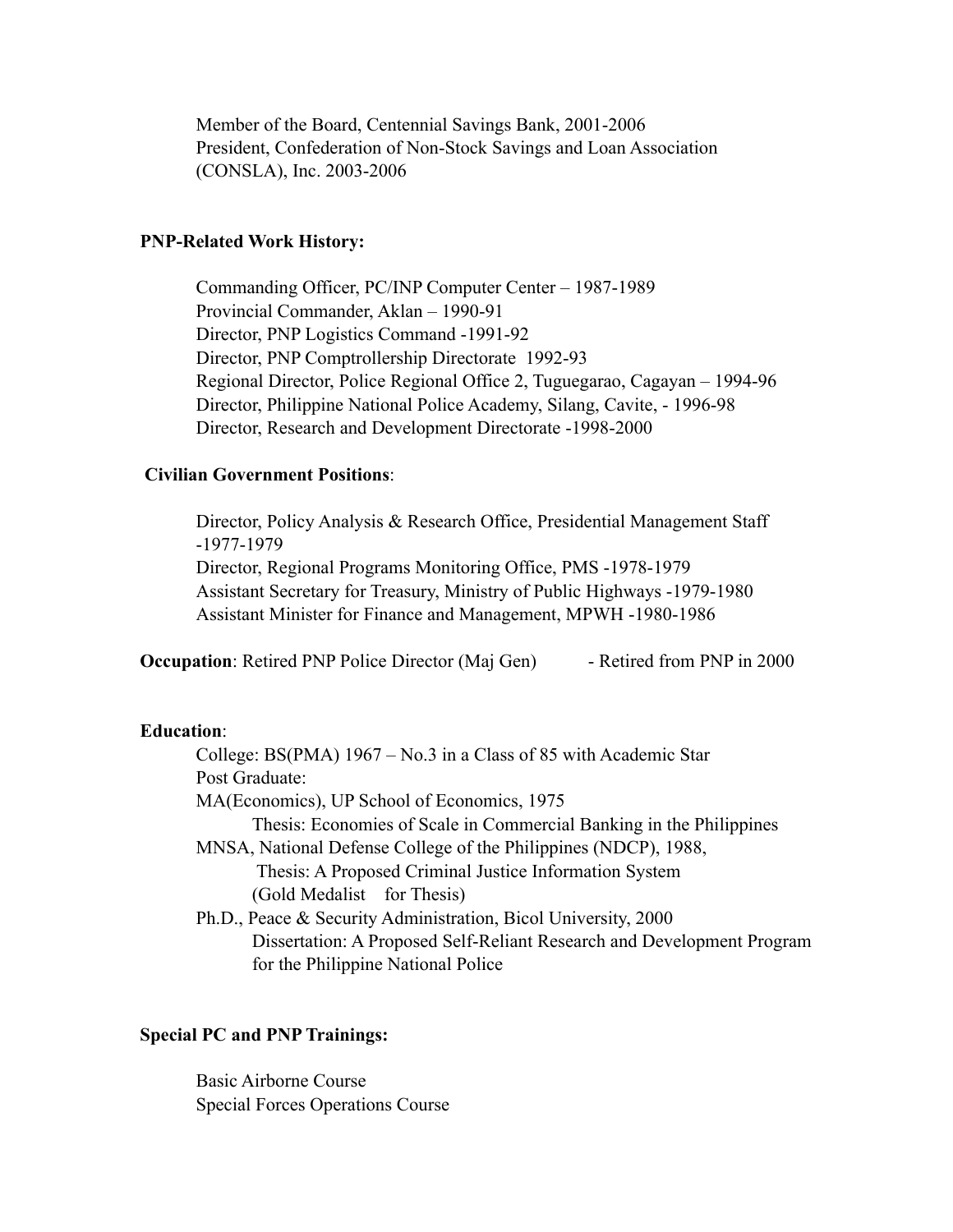Communications Officers Course Intelligence Officers Course, SITS

#### **Official Travel and Conferences Attended**

 Thailand – Conference on Policy Making Executives - 1977 Washington D.C. – Financial Management (IBRD) - 1982 USA- Seminar on River Basin Management – 1983 Maine, USA – Inspection /Acceptance of Police Firearms, BushMaster, USA, '98 Berreta, Italy – Inspection/Acceptance of Police Firearms, Berreta Handguns, '98 ASEANAPOL Conference – Brunei, Darussalam - 1998 Indonesian National Police – PNP meeting, Jakarta, Indonesia - 1998 Taiwan National Police visit -1994 Japan National Defense College visit - 1998 Korean National Defense College visit - 1998 National Defense University of Peoples Republic of China visit - 1989 Tokyo, Japan – SSEAYP Host Family Representative – Oct, 2009

### **Other Memberships:**

 Member, Pasay MIA Rotary Club (President, 2009-2010) IPP RC Pasay MIA Assistant Governor, D3810 Senior Deputy Governor, D3810 Member, PMA Alumni Association, Inc. Member, Association of Generals and Flag Officers, Inc. (AGFO) Member, NDCP Alumni Association, Inc. Member, Financial Executives Institute (FINEX) Member, PMA Class 67 (Dimasupil), Inc. Member, Riviera Golf Club Riviera Sports And Country Club Aguinaldo Golf Club Villamor Golf Club Capitol Hills Golf and Country Club Caliraya Golf Club Celebrity Sports Club, Q.C.

Rotary Data:

 President - Rotary Club of Pasay MIA, District 3810 - 2009-2010 Assistant Governor - 2010-2012